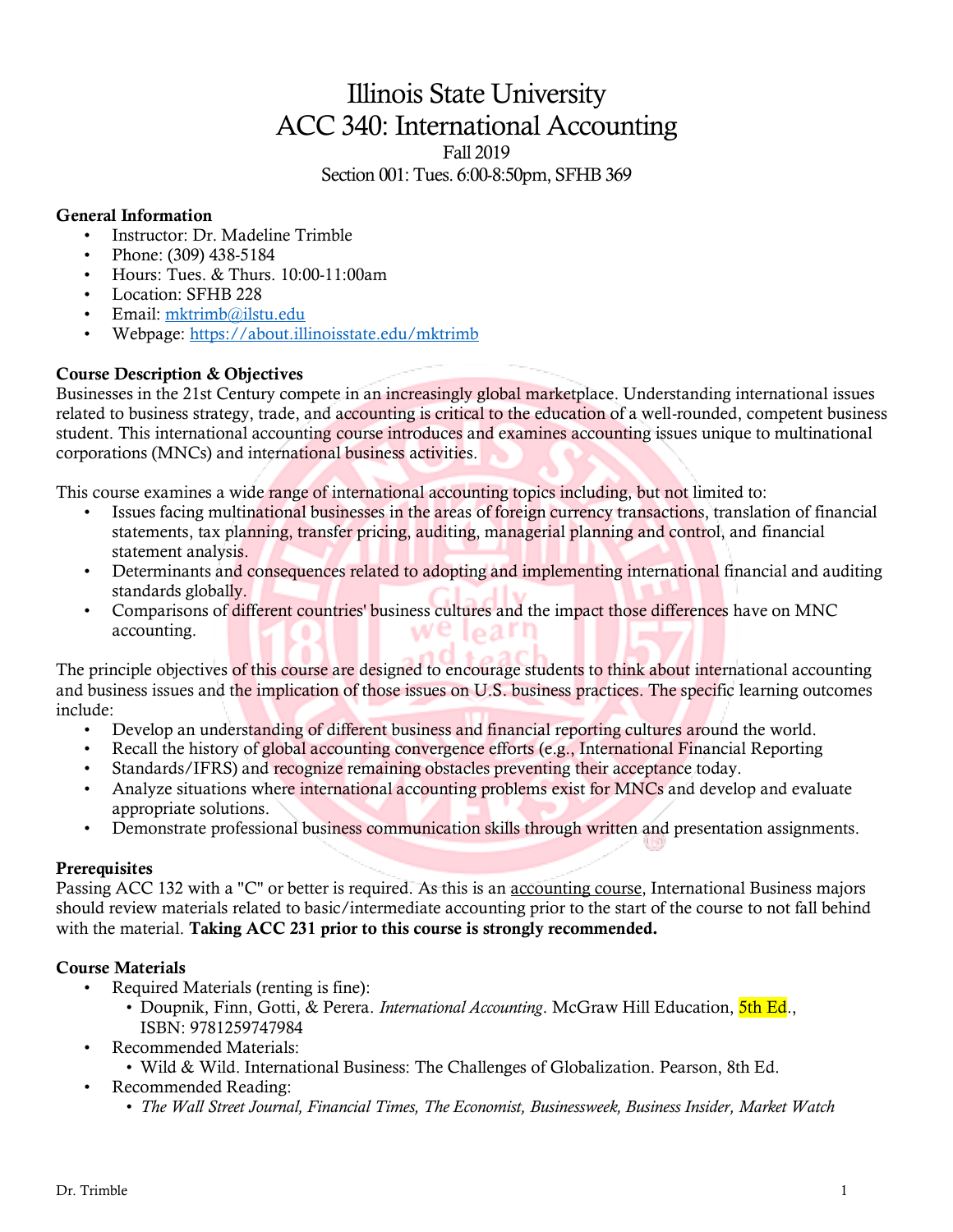## Expected Course Conduct & Policies

#### *Expected Course Conduct*

The course format is lecture/discussion. YOU ARE EXPECTED TO READ THE CHAPTER AND DO HOMEWORK ASSIGNMENTS PRIOR TO CLASS. This material will not necessarily be covered in class. In upper level courses, it is your responsibility to learn the course material at the basic level. That leaves class time to deal with the more complicated material and engage in activities designed to provide higher-level learning.

Furthermore, non-graded assignments (and solutions) will be posted on ReggieNet. Preparing questions and problems in advance provides you with a framework to digest the lecture material, thus, allowing you to better use the lecture to clarify di-cult points. Since exams are based principally on problems and questions of the same type as those assigned, students who make an effort to complete the assignments have a definite advantage over those who simply gather answers from the posted solutions. Additionally, you should consider the problems listed on ReggieNet to be a minimum set of problems to solve – select additional problems in those areas where you are having difficulty.

#### *Attendance & Participation*

Regular attendance is strongly recommended since class presentations will clarify and expand upon the textbook information. NON-ATTENDANCE IS AT YOUR OWN RISK!

Participation in class discussions is strongly encouraged. Class participation includes asking questions, providing suggestions and solutions, and challenging others to support their positions. Descriptions of your own experiences that relate to the topic under discussion are especially useful. These activities stimulate critical thinking, develop problem solving and communication skills, and in general make the class more interesting and useful. The more you speak the better, but the quality of participation is also included. Hint: the only way to meaningfully participate is to be prepared! Gladly

#### *Calculators and Cell Phones*

It is the policy of the faculty of the Department of Accounting to permit numeric-display-only calculators to be used on accounting examinations and quizzes. Programmable calculators that accept alphabetic inputs are expressly prohibited by this policy. A student who questions whether a specific calculator is acceptable is encouraged to secure advance approval of its use. Students will be allowed to use pre-approved calculators on examinations. I reserve the right to confirm that only pre-approved calculators are being used at each exam date. If a student calculator fails during an exam, it is the student's responsibility to complete the exam within the allotted time; extra time will not be made available. You are expected to be present and engaged while you are in the classroom, thus no cell phones are allowed out during class or exams.

#### *Plagiarism Policy*

As candidates for a profession that survives only through unquestionable integrity, students are reminded that the University Community views any instance of academic misconduct to be a serious offense. While you are strongly encouraged to pursue outside readings that help you understand and discuss the topic material at a higher level, all work turned in for this class should be your own work. If you use outside materials, you should use appropriate citation and quotation of other works. If you have any doubt about your understanding and expectations in recognizing the use of outside sources, please consult with me or reference: http://www.indiana.edu/ istd/.

#### *Academic Support*

If you find yourself needing support in terms of coursework tutoring, workflow management, etc. please contact the Julia N. Visor Academic Center at (309) 438-7100, or email for an appointment at [Visor-Center@IllinoisState.edu.](mailto:Visor-Center@IllinoisState.edu)

#### *Cultural Sensitivity*

The discussion and evaluation of differences in ethical and legal cultures are pervasive in this course. Sensitivity is expected. Ignorance of any kind will not be tolerated.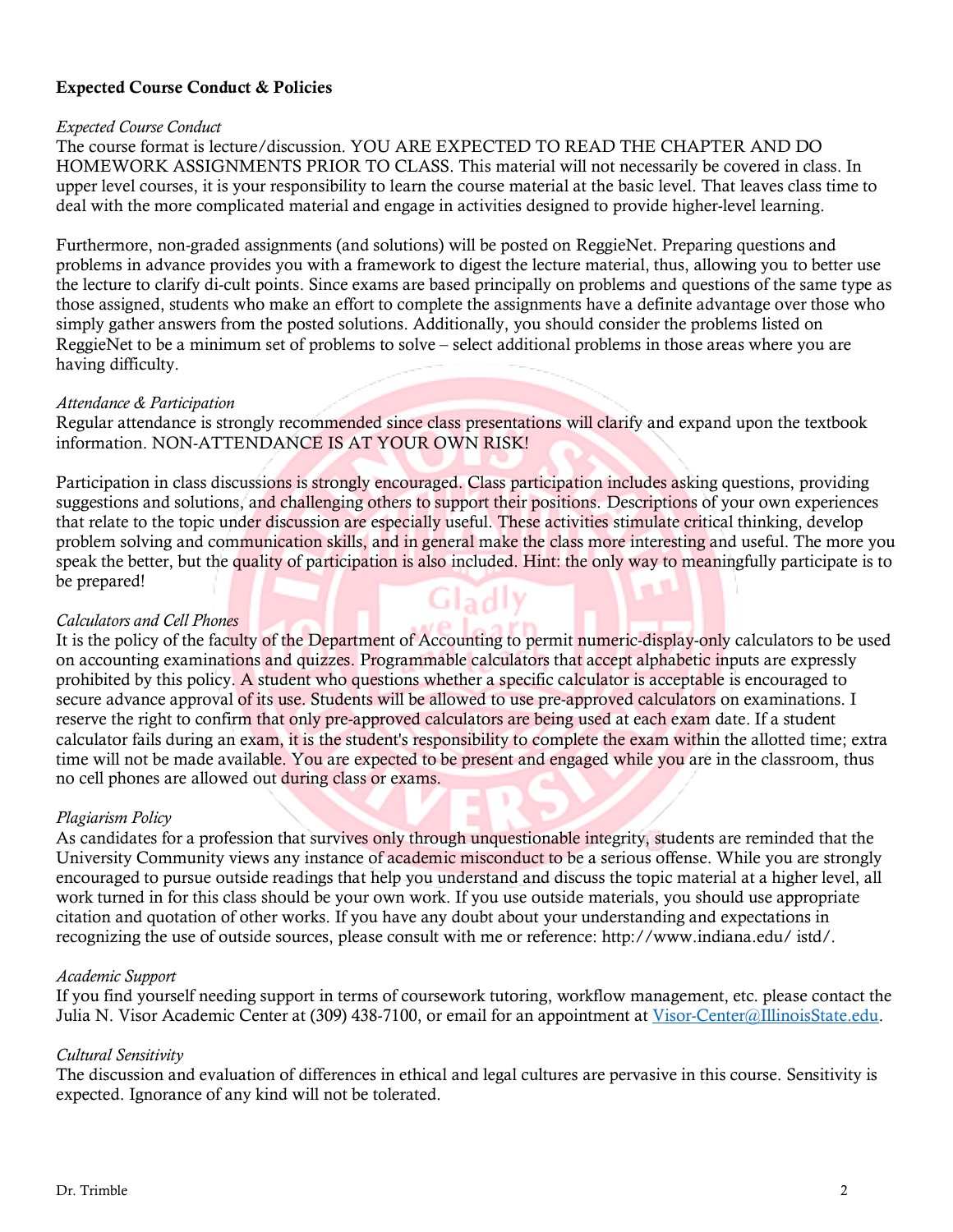#### Assessment & Evaluation

| Assessment                             | Points    |   | <b>Grading Scale</b> |
|----------------------------------------|-----------|---|----------------------|
| Exam I                                 | $100$ pts | A | $450+$               |
| Exam II                                | $100$ pts | В | $400+$               |
| Final Exam (comprehensive)             | $150$ pts | C | $350+$               |
| Country Project (peer review exercise) | 25 pts    | D | $300+$               |
| Country Project (final version)        | 50 pts    | F | < 300                |
| Group Presentation                     | 50 pts    |   |                      |
| Professionalism                        | 25 pts    |   |                      |
| <b>Total</b>                           | 500 pts   |   |                      |

#### *Exams*

The exams will consist of true/false, multiple choice, short answer questions, and problems. Although the final exam will serve as an independent assessment, it will contain some comprehensive material. I will announce what topics are eligible for comprehensive coverage prior to the final. Exams will be closed book and closed note. Makeup exams will be given only in rare circumstances. You must contact me (via email) prior to the original exam date and time to discuss the possibility of a make-up exam. Any student caught cheating on an accounting exam will be given an "F" for the course.

#### *Country Projects*

This project requires students to assume the role of a business analyst/consultant and design a plan for your company to enter the global marketplace. You will prepare a report that supports your decision to conduct international business of some form across the two countries. The report will (1) provide relevant information that compares and contrasts opportunities and challenges presented by doing business in both countries and supports your decision and (2) identify and justify the means you intend to use to engage in international business in that country. You will find more detailed information on the project requirements, expectations, and grading rubric can be found under "Assignments". ят

#### *Group Presentation*

You will be assigned to a group (3-4 students) that will create a 20-minute presentation that will discuss an assigned international accounting topic that supplements the prior or current lesson. The presentation should include the detailed discussion of respectable news articles, academic studies, government papers, etc. that will extend our knowledge on the lesson. The presentation outline, rubric, and group assignments can be found on ReggieNet under "Assignments".

#### *Professionalism*

You are expected to attend class each session, arrive on time, not leave class early, leave cell phones in your bag, not interrupt your professor or peers, etc. Failure to follow the code of conduct outlined by the College of Business, found here: [http://business.illinoisstate.edu/about/standards/students.shtml,](http://business.illinoisstate.edu/about/standards/students.shtml) will result in the loss of professionalism points.

#### *Graduate Students*

To count this course as a graduate-level course, an additional term paper or comparable project is required. It will be graded as "pass/fail". We will meet one-on-one early in the semester to plan the topic and project structure. The project outline and rubric can be found on ReggieNet under "Assignments".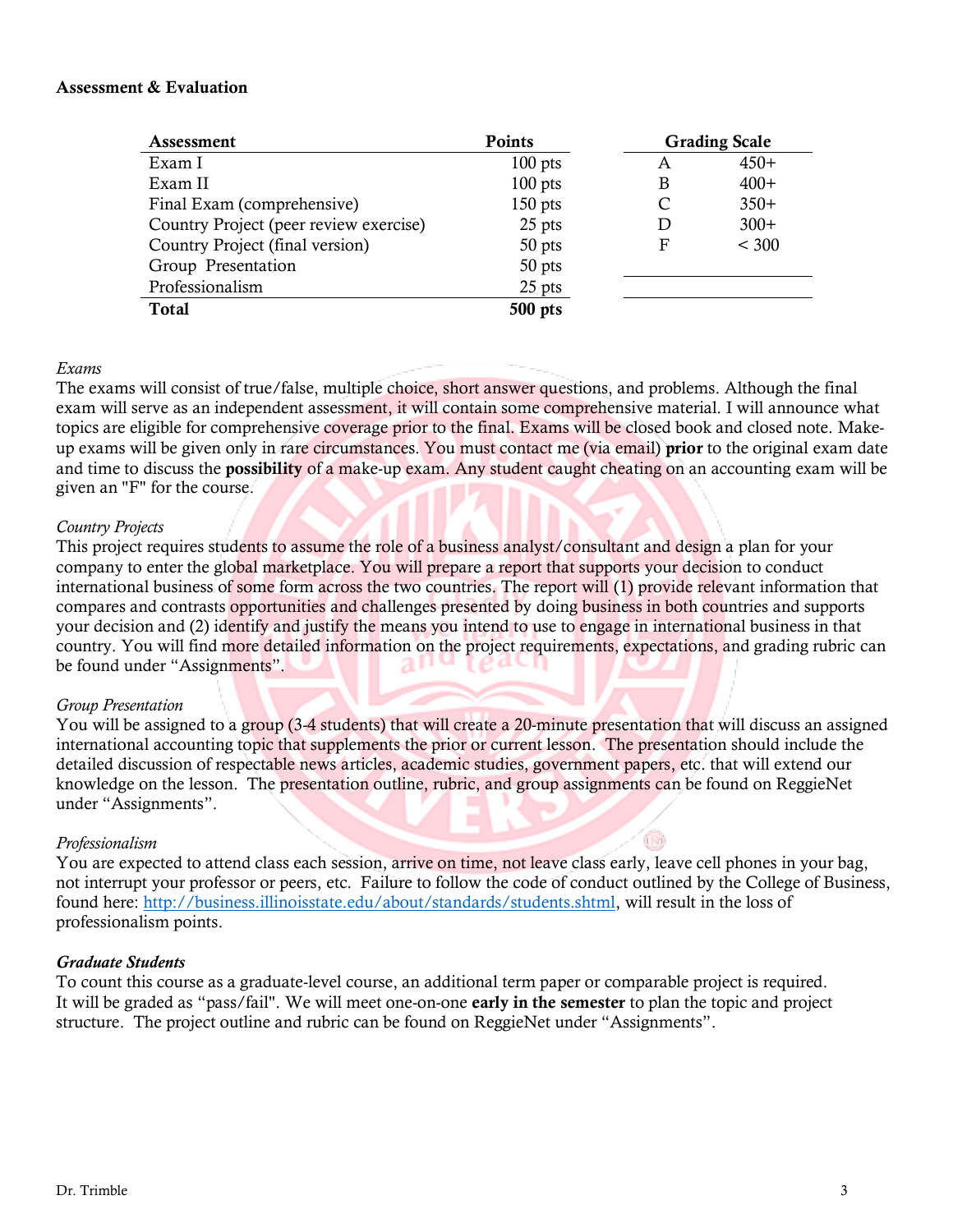## University/Department Information

#### *Department of Accounting Mission Statement*

The Department of Accounting's mission is to provide undergraduate students from the State of Illinois with high quality, student-centered educational programs leading to a Bachelor of Science degree in accounting or business information systems, a Master of Science in Accounting, or an integrated Bachelor of Science/Masters of Professional Accountancy. We accomplish this by individualized, face-to-face instruction and interactions both in and outside the classroom. We support research and other scholarly activities and perform service activities for the department, the College of Business, the University, and other organizations consistent with these programs. Our mission also includes establishing and maintaining relationships with outside organizations and alumni that support our programs, students, and faculty.

To achieve our mission, we:

- Provide high quality pedagogy and educational experiences by tenured and tenure-track faculty to maximize student potential.
- Perform applied, discipline-based, and pedagogical research that complements our educational programs.
- Engage in internal and external service activities that complement our educational programs and research activities and build partnerships with key stakeholders.
- Assist students in maintaining high pass rates on the CPA Exam.

#### *Mission of the College of Business*

Through our shared commitment to excellence in teaching, research, and service, we prepare students to be skilled and ethical business professionals who will make significant positive contributions to organizations, to communities, and to our larger society.

#### *Academic Integrity*

The administration, faculty, staff, and students of the College of Business at Illinois State University are committed to the principles of professional behavior and academic integrity. As a community of scholars and business professionals, we strive to embody the characteristics of responsibility, honesty, respect, fairness, and trust in our professional and personal lives. For a complete description of Academic Integrity, see the Illinois State University Code of Student Conduct [\(http://deanofstudents.illinoisstate.edu/downloads/CodeOfStudentConduct-](http://deanofstudents.illinoisstate.edu/downloads/CodeOfStudentConduct-Revised5.12.pdf)[Revised5.12.pdf\)](http://deanofstudents.illinoisstate.edu/downloads/CodeOfStudentConduct-Revised5.12.pdf). In brief, if you engage in academic dishonesty of any form in this course, then a grade sanction of course failure may be applied. **This policy applies to posting any course materials online outside of ReggieNet—we have a zero-tolerance policy!**

#### *Drop Policy*

Students should note that they can register officially for a course only twice. That is, if a student completes a course or drops a course after the official tenth day enrollment report, he or she may enroll officially in the same course only one additional time. When a course has been repeated, both the original and the subsequent grade (A, B, C, D, or F) are included in the student's grade point average if the course is acceptable toward graduation. The original grade will not be removed from the student's transcript, and the credit hours will count only once toward meeting minimum hourly requirements for graduation. If a course is first taken at Illinois State University, it must be repeated at Illinois State University; grades earned at another college or university may not be used for this purpose. This includes courses in which a "WX" has been received. Students who decide to drop Accounting 340 should refer to the University Withdrawal Policies as stated in the current Undergraduate Catalog. It is the student's responsibility to identify and take action by the appropriate registration/withdrawal dates.

#### *Student Access and Accommodation*

Any student needing to arrange a reasonable accommodation for a documented disability should contact Student Access and Accommodation Services at 350 Fell Hall, 438-5853 (voice), 438-8620 (TDD), or StudentAccess.IllinoisState.edu